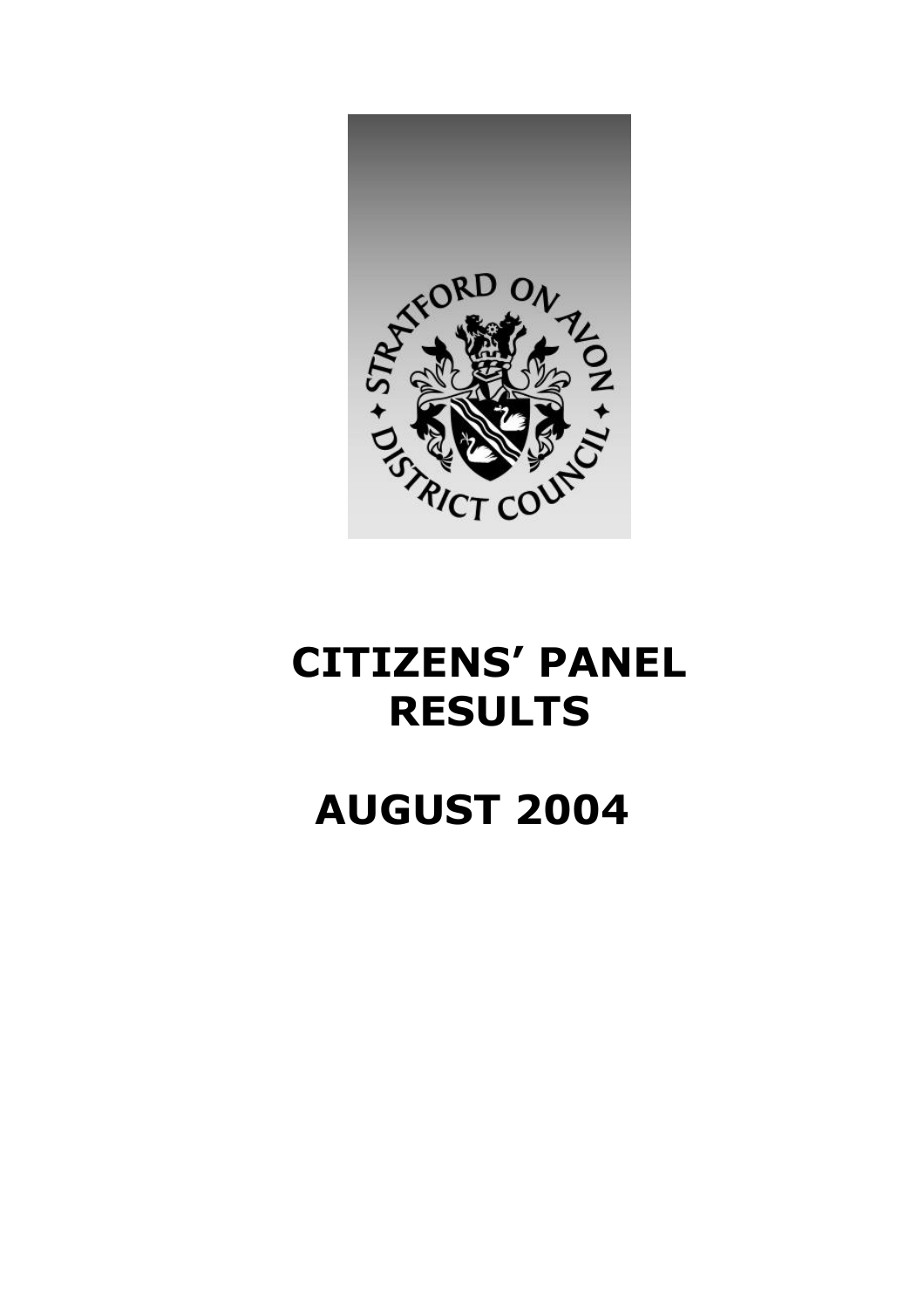# **CONTENTS**

| 1.0 | <b>INTRODUCTION</b>                                                                                                                  | PAGE             |
|-----|--------------------------------------------------------------------------------------------------------------------------------------|------------------|
| 2.0 | <b>METHODOLOGY</b>                                                                                                                   |                  |
| 3.0 | SUMMARY OF RESULTS                                                                                                                   |                  |
| 4.0 | RESULTS IN DETAIL<br>Elections 2004<br>4.1<br>4.2<br><b>SDC Website</b><br>Communication and Consultation<br>4.3<br>4.4<br>Licensing | 3<br>6<br>8<br>9 |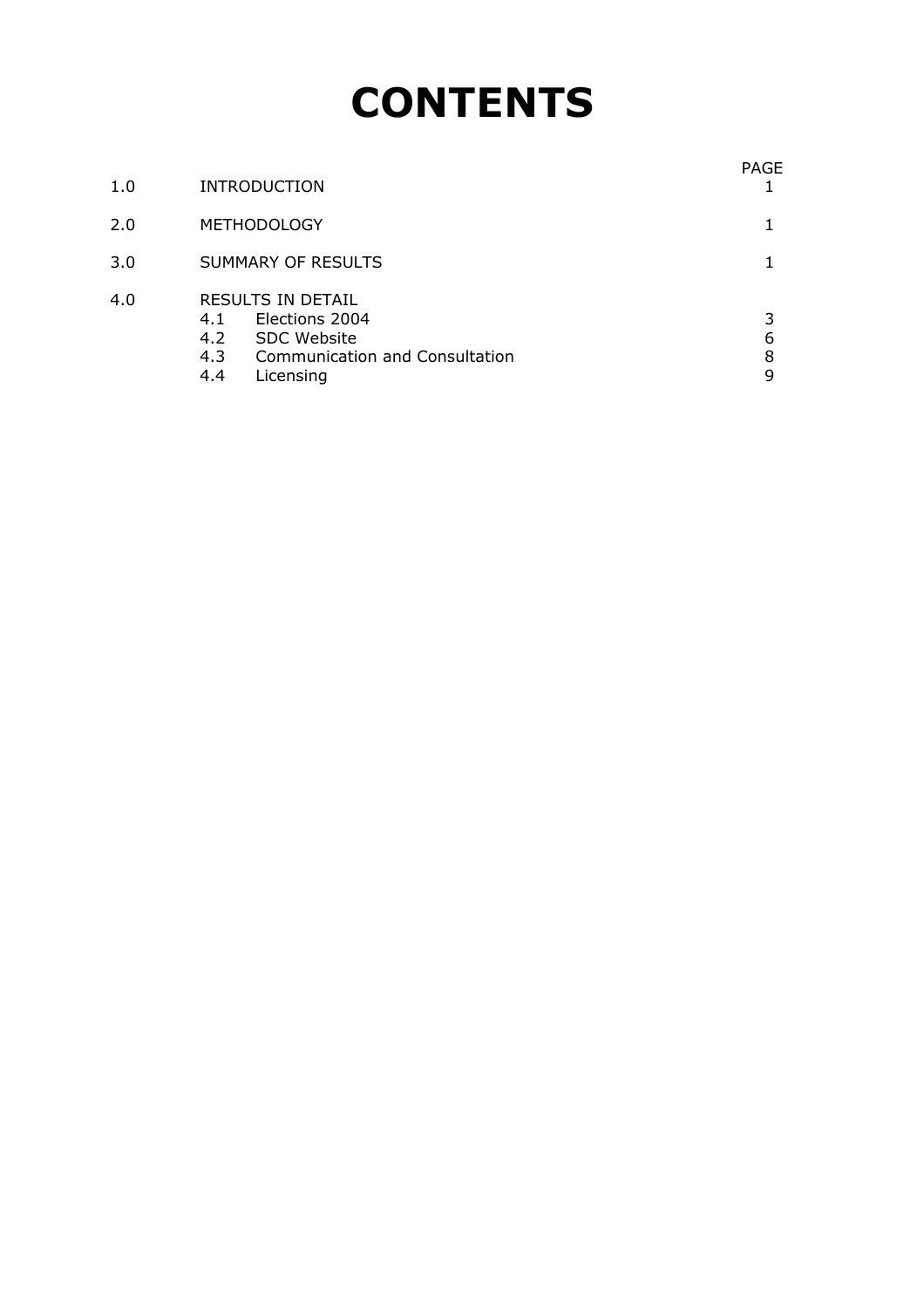### **Citizens' Panel Results – August 2004**

#### **1. Introduction**

The Council has a Citizens' Panel, which contains a representative sample of people living in the District of Stratford-on-Avon. By surveying this Panel, it is possible to obtain views and opinions representative of local residents.

#### **2. Methodology**

An overhaul of the Panel database meant that all residents who had been part of the Panel since its start in 1999 and joined up to May 2002 were deleted. The panel became more robust as a result. We also took the opportunity to update panel members profile details to allow better interrogation of the data.

1,054 questionnaires were mailed in August 2004, with 705 returned in the timeframe allowed. This represents a response rate of 67.5%.

#### **3. Summary of Results**

#### **Elections 2004**

- ♦ Seven out of ten respondents voted in the European and District Council elections in June 2004.
- ♦ Having two ballot boxes was confusing for 9% of residents
- ♦ People who voted gave their main reason for doing so as "I think it is my duty to vote".
- ♦ Six out of ten residents believe the way people vote in local elections is the main thing that decides how things are run in the district. However, this is contradicted by the statement that best describes respondents' main attitude to voting in the European and Local elections as "I don't believe it will make any difference to local taxes and services".
- ♦ Of the voting methods used by SDC in the last four years, more than half of those surveyed (52%) prefer the paper and pencil method at polling stations, followed by 21% who prefer the electronic kiosk method.
- ♦ When asked what changes should be made to increase voter turnout, 44% still want to be able to vote using the paper and pencil method, 36% would like the opportunity to vote by post and 32% said voting should be possible via the Internet.
- ♦ 65% of respondents claim to know the name of their district councillor.

#### **SDC Website**

- ♦ Just under seven out of ten of those surveyed (69%) have access to the Internet at home or at work.
- ♦ 73% of those surveyed are aware that SDC has a website, of which a third have accessed it in the past twelve months. The areas of the website most accessed are for tourism, visitor and leisure information; information on refuse collection and recycling; to find contact details; and check on planning applications.
- ♦ 93% of those aware of the SDC website view it as a good source of information about the Council.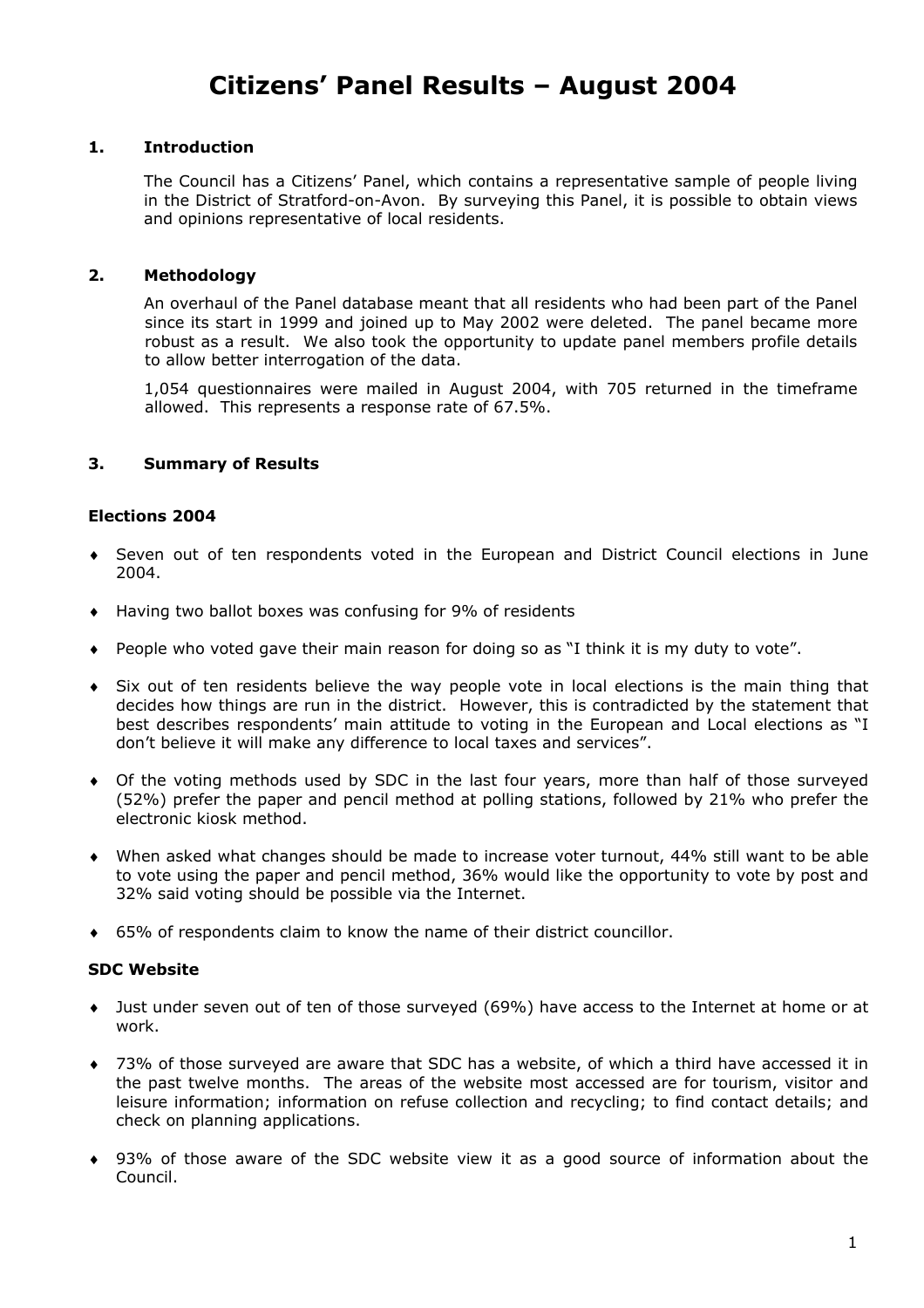#### **Communication and Consultation**

- ♦ The preferred method of contact to SDC is via the telephone (80%).
- ♦ Almost two-thirds of Citizens Panel members read all or most of "Your Review" (65%).
- ♦ Whereas 15% of residents would like to receive more printed information from SDC at present, 5% would like to receive less. The majority are happy with the current level provided.
- ♦ 73% of panellists feel either "very or fairly" informed about the services and benefits SDC provides.
- ♦ A third of residents agree that they have the opportunities to have a say in how SDC develops its policies and services.

#### **Licensing**

- ♦ Eight of ten respondents believe that licensees should be responsible for the actions of its customers within the vicinity of their premises and 97% think Council licensed premises be subject to an inspection. The majority feel these inspections should be six monthly.
- ♦ Three quarters of those responding feel a visit from an enforcement officer should take place after every complaint is made against any premises.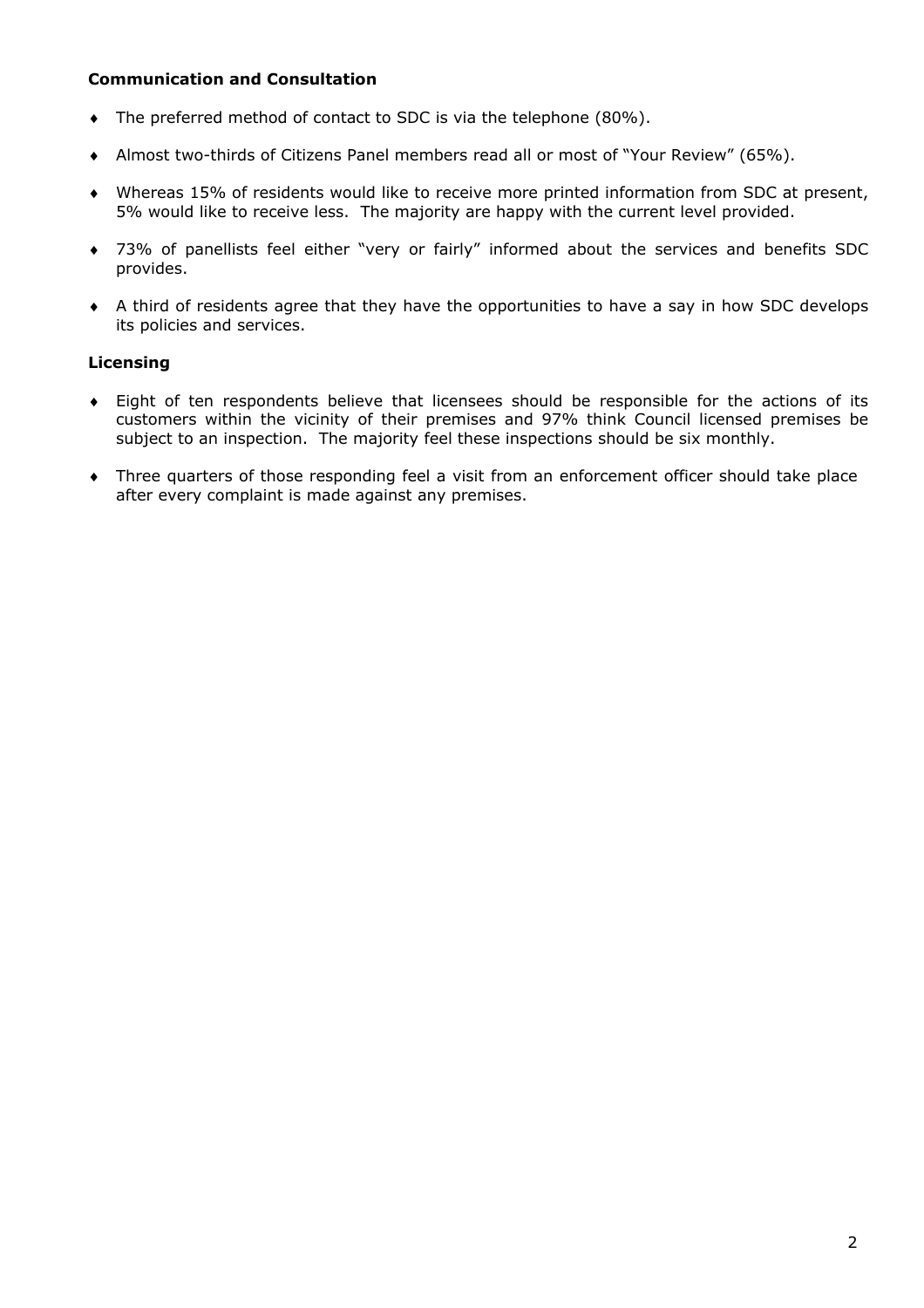#### **4. Results in Detail**

#### *4.1 Elections 2004*

71% of residents voted in the European and Local elections in June 2004. Significantly, the older the resident the more likely they were to vote. Whereas just over half of those aged less than 45 voted, as many as 92% of those aged 75+ cast their vote. A wide cross-section of polling stations were included in the results, which also included 12% of respondents using the postal vote system. Directions to and instructions within the polling stations were seen as clear, with a few minor exceptions.

*Table 1: Signage at Polling Stations* 

|                                | Very clear   | <b>Clear</b> | <b>Not very</b><br>clear | <b>Cannot</b><br>remember |
|--------------------------------|--------------|--------------|--------------------------|---------------------------|
| Signage to the polling station | 211<br>48.0% | 185<br>42.0% | 23<br>$5.2\%$            | 4.8%                      |
| Instruction / signage as to    | 194          | 190          | 29                       |                           |
| where you had to vote          | 46.3%        | 45.3%        | $6.9\%$                  | 1.4%                      |

Just under 9% of those voting in the elections found having two ballot boxes at the polling station to be confusing. Also, 46% of voters were approached by a person asking for their elector number / address before entering the polling station to vote. Significantly more residents below the age of 45 were approached for their number / address before entering the polling station.

Overall satisfaction with the way voters were treated by polling station staff was high - 91% were "very" or "fairly" satisfied. Eleven voters were dissatisfied, all the reasons being different, i.e. procedure issues, layout queries and problems with polling station staff.

*Figure 1*



The main reason for voting at the last election for respondents (81%) was they felt it was their duty to vote.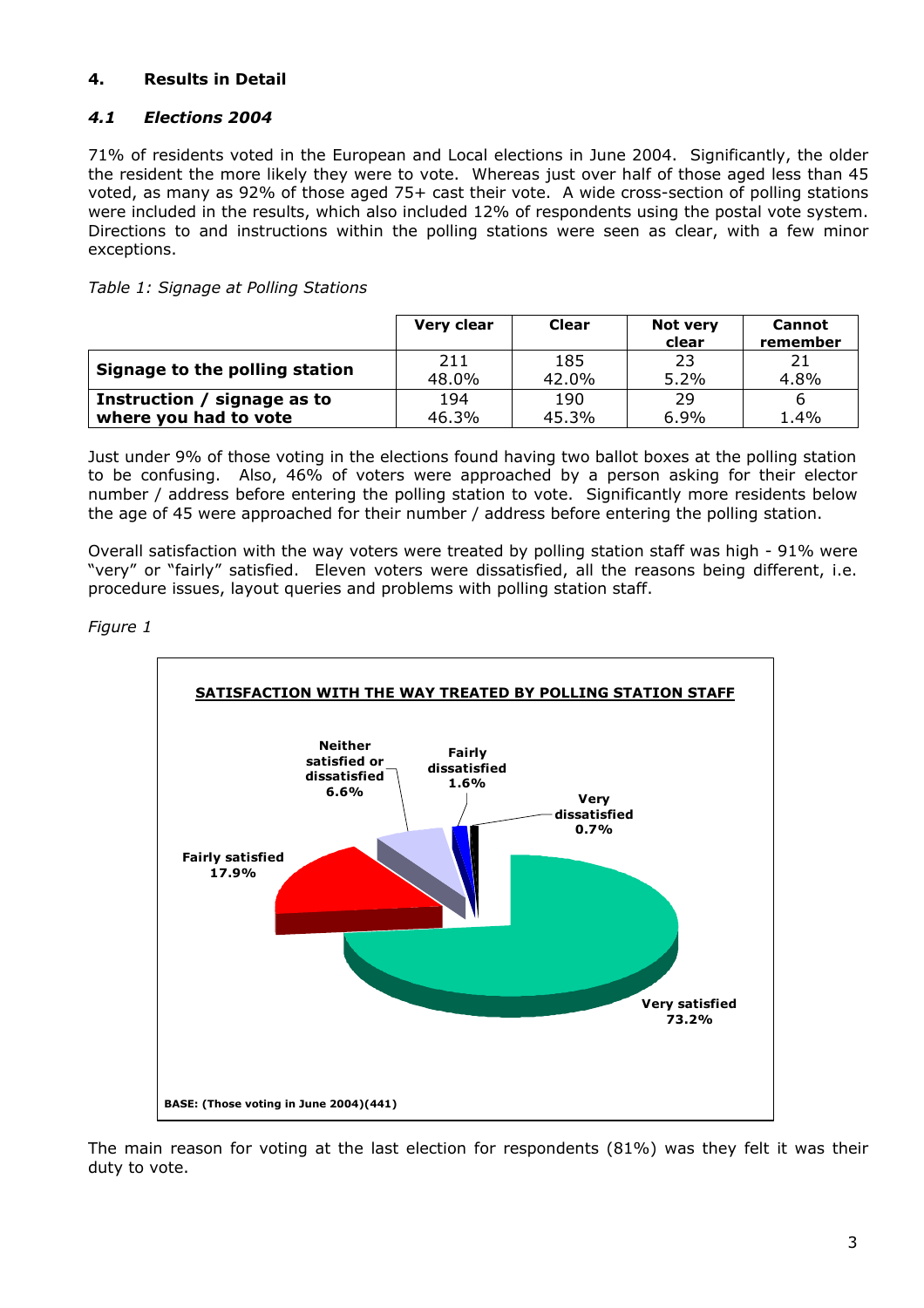

The following table shows the attitudes to voting of all panel members. Almost six out of ten agree that the way people vote in local elections is the main thing that decides how things are run in the district. However, almost a third of respondents felt they had no say in what the Council does. Interestingly, 17% felt that local elections are so complicated they don't really know who to vote for.

|  | Table 2: Attitudes to Voting |  |  |
|--|------------------------------|--|--|
|--|------------------------------|--|--|

|                                                                                                                  | <b>Strongly</b><br>agree | Agree        | <b>Neither</b><br>agree nor<br>disagree | <b>Disagree</b> | <b>Strongly</b><br>disagree | No view      |
|------------------------------------------------------------------------------------------------------------------|--------------------------|--------------|-----------------------------------------|-----------------|-----------------------------|--------------|
| Way people vote in<br>local elections is the<br>main thing that<br>decides how things<br>are run in the district | 84<br>12.5%              | 312<br>46.4% | 130<br>19.3%                            | 117<br>17.4%    | 26<br>3.9%                  | 3<br>0.4%    |
| No point in voting in<br>local elections because<br>in the end it makes no<br>difference who gets in             | 29<br>4.4%               | 89<br>13.6%  | 63<br>$9.6\%$                           | 321<br>49.1%    | 145<br>22.2%                | 7<br>1.1%    |
| <b>Local elections are</b><br>sometimes so<br>complicated that I<br>don't really know how<br>to vote for         | 19<br>2.9%               | 88<br>13.6%  | 93<br>14.4%                             | 301<br>46.5%    | 138<br>21.3%                | 9<br>1.4%    |
| People like me have<br>no say in what the<br><b>Council does</b>                                                 | 53<br>8.1%               | 158<br>24.0% | 103<br>15.7%                            | 260<br>39.6%    | 78<br>11.9%                 | 5<br>$0.8\%$ |
| Voting is the only way<br>people like me can<br>have a say in how the<br><b>Council runs things</b>              | 78<br>11.9%              | 304<br>46.2% | 101<br>15.3%                            | 141<br>21.4%    | 27<br>4.1%                  | 7<br>1.1%    |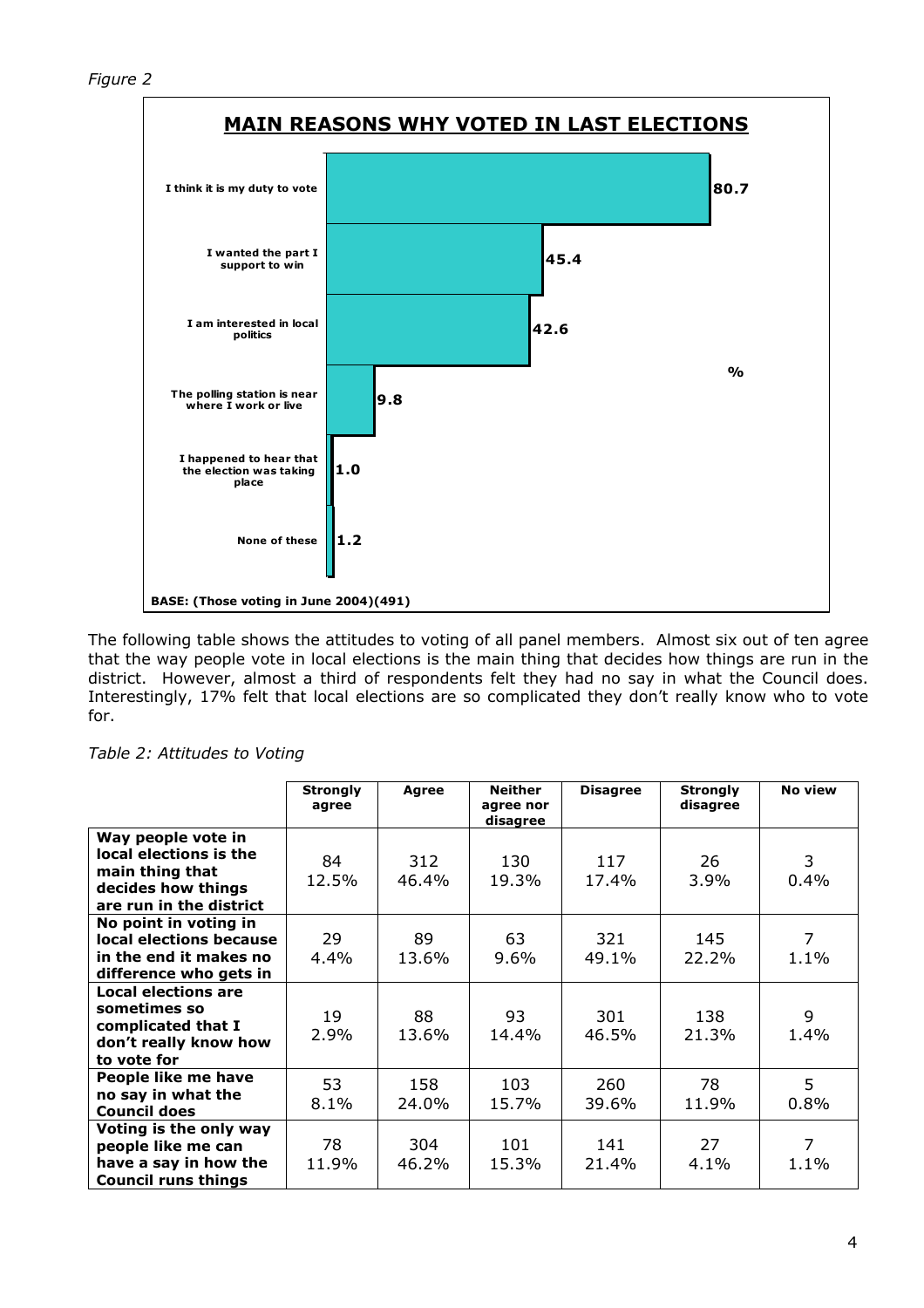Table 3 shows comments which respondents were asked to tick if they agreed with separately for European and Local Council elections. The "no reply" column shows the number of people who did not tick any of the two boxes against the comment.

For both election types, the prominent attitude to voting is "I don't believe it will make any difference to local taxes and services". One in five residents feel that none of the parties standing represent the policies they would like to see. Significantly more residents believe that voting is not very important for European elections (17%) compared with local ones (10%).

*Table 3: Attitudes to Specific Elections* 

|                                                                                    | <b>No Reply</b> | <b>European</b><br><b>Elections</b> | <b>Local Elections</b> |
|------------------------------------------------------------------------------------|-----------------|-------------------------------------|------------------------|
| I don't think that voting is very                                                  | 564             | 119                                 | 68                     |
| important                                                                          | $80.0\%$        | 16.9%                               | 9.6%                   |
| I don't believe it will make any<br>difference to local taxes and<br>services      | 336<br>47.7%    | 312<br>44.3%                        | 194<br>27.5%           |
| None of the parties standing<br>represent the policies that I would<br>like to see | 510<br>72.3%    | 145<br>20.6%                        | 143<br>20.3%           |
| The party I would vote for have no                                                 | 534             | 104                                 | 135                    |
| real chance in this area                                                           | 75.7%           | 14.8%                               | 19.1%                  |
| I can't get to the polling station                                                 | 677             | 20                                  | 25                     |
| because it's too inconvenient                                                      | $96.0\%$        | 2.8%                                | 3.5%                   |
| I am too busy to get along and vote                                                | 658             | 42                                  | 42                     |
|                                                                                    | 93.3%           | 6.0%                                | 6.0%                   |
| The opening hours of the polling                                                   | 683             | 19                                  | 17 <sub>1</sub>        |
| station are not convenient                                                         | 96.9%           | 2.7%                                | 2.4%                   |
| I don't know when the                                                              | 662.            | 39                                  | 26                     |
| European/Local elections are held                                                  | 93.9%           | 5.5%                                | 3.7%                   |

Asked which of the voting methods they preferred that have been used by SDC in the past four years, over half of respondents (52%) preferred the paper and pencil method at the polling station. The next preferred method was using an electronic kiosk at the polling station (21%), followed by 14% wanting to vote by post and 13% voting via the Internet. Voting via the Internet is the most popular amongst residents with a household income of more than £40,000 per annum and voting by post is favoured most by the over 75s. The traditional method of paper and pencil is popular amongst older residents.

Figure 3 shows what residents think of the different ways being explored to increase voter turnout in District Council elections. Unsurprisingly, the main method is to maintain the traditional paper and pencil method at polling stations (44%). Over a third think voting via post should be kept and just less than a third indicated voting via the Internet is an option to maintain. Voting via digital television and being able to vote using a computer at the polling station were changes thought less likely to work.

Significantly, there were differences when comparing gender. Female respondents were keener to see voting by telephone (33%), on a Saturday (30%) or in a supermarket or shopping centre (31%). Almost half of all male respondents preferred the traditional paper and pencil method at the polling station (47%).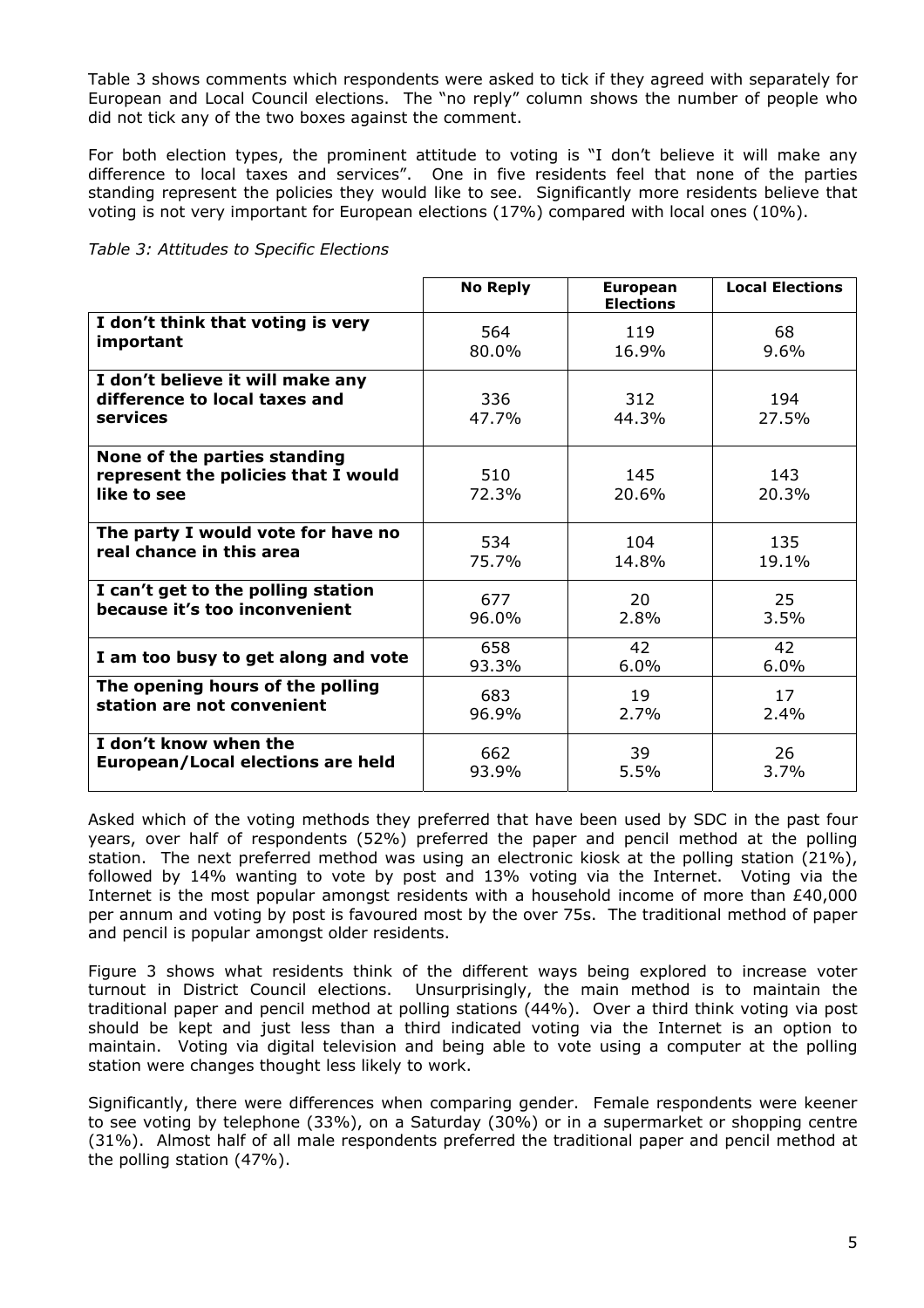*Figure 3*



65% of respondents claimed they knew the name of their local district councillor. Significantly, 71% of male respondents, compared with 59% of female residents knew the name. Other significant results from the survey show you are more likely to know the name of your district councillor if;

- Belong to an older age group
- Own their home outright
- Have lived in Stratford district for more than 20 years
- Retired from work
- Live in postcode areas beginning with B49, B80 and CV35

#### *4.2 Stratford-on-Avon District Council Website*

Asked if they had access to the Internet at home or at work, 69% responded in a positive manner, with 73% aware that SDC has its own website.

Nine out of ten respondents, in the 35-54 age group, have access to the Internet at home. Significantly 86% of panel members with a mortgage and 85% those who have lived in the area between five and ten years have access.

Almost a third of panel members (32%) have accessed the website in the past twelve months. Those aged 25-54 were more likely to access the SDC website. Of those accessing the website, 40% look for tourism, visitor and leisure information; 30% look for information on refuse collection and recycling and 29% to find contact details.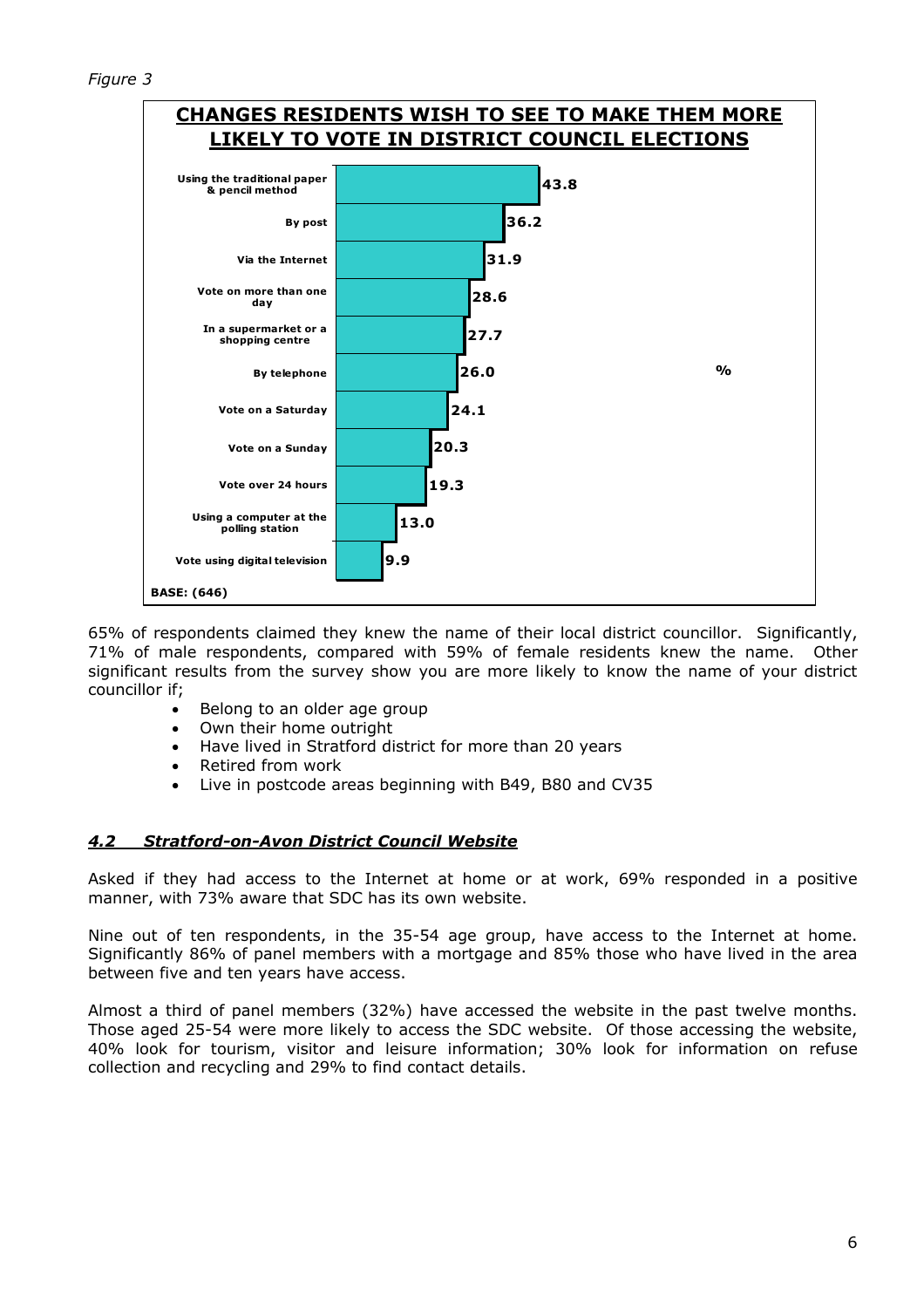

93% of those residents who have accessed the SDC website found it to be a good source of information about the Council. The main reasons for not accessing the site, although aware of it were there was no need, and they have no computer or access to the Internet.

Residents were asked to indicate their preferred ways of contacting SDC in the future. Eight out of ten wished to continue contacting the Council by telephone and just under half wish to visit the Councils' offices or write a letter. The use of mobile telephone texting and using interactive kiosks in the future were dismissed as means of contact. Further research with young people may provide a different answer.

*Table 4: Preferred way of contacting SDC in the future* 

| <b>By telephoning</b>                                                 | 555     |
|-----------------------------------------------------------------------|---------|
|                                                                       | 80.7%   |
| By personally visiting the Council in Stratford or at one of its area | 332     |
| offices                                                               | 48.3%   |
| By writing a letter                                                   | 320     |
|                                                                       | 46.5%   |
|                                                                       | 280     |
| By speaking to your local district councillor                         | 40.7%   |
| By e-mailing the Council via computer or through a digital            | 245     |
| television                                                            | 35.6%   |
| By visiting the Council website interactively via your computer       | 200     |
|                                                                       | 29.1%   |
|                                                                       | 27      |
| By texting the Council by mobile telephone                            | 3.9%    |
| By visiting our website using an interactive kiosk                    | 18      |
|                                                                       | $2.6\%$ |
| <b>Other</b>                                                          | 9       |
|                                                                       | 1.3%    |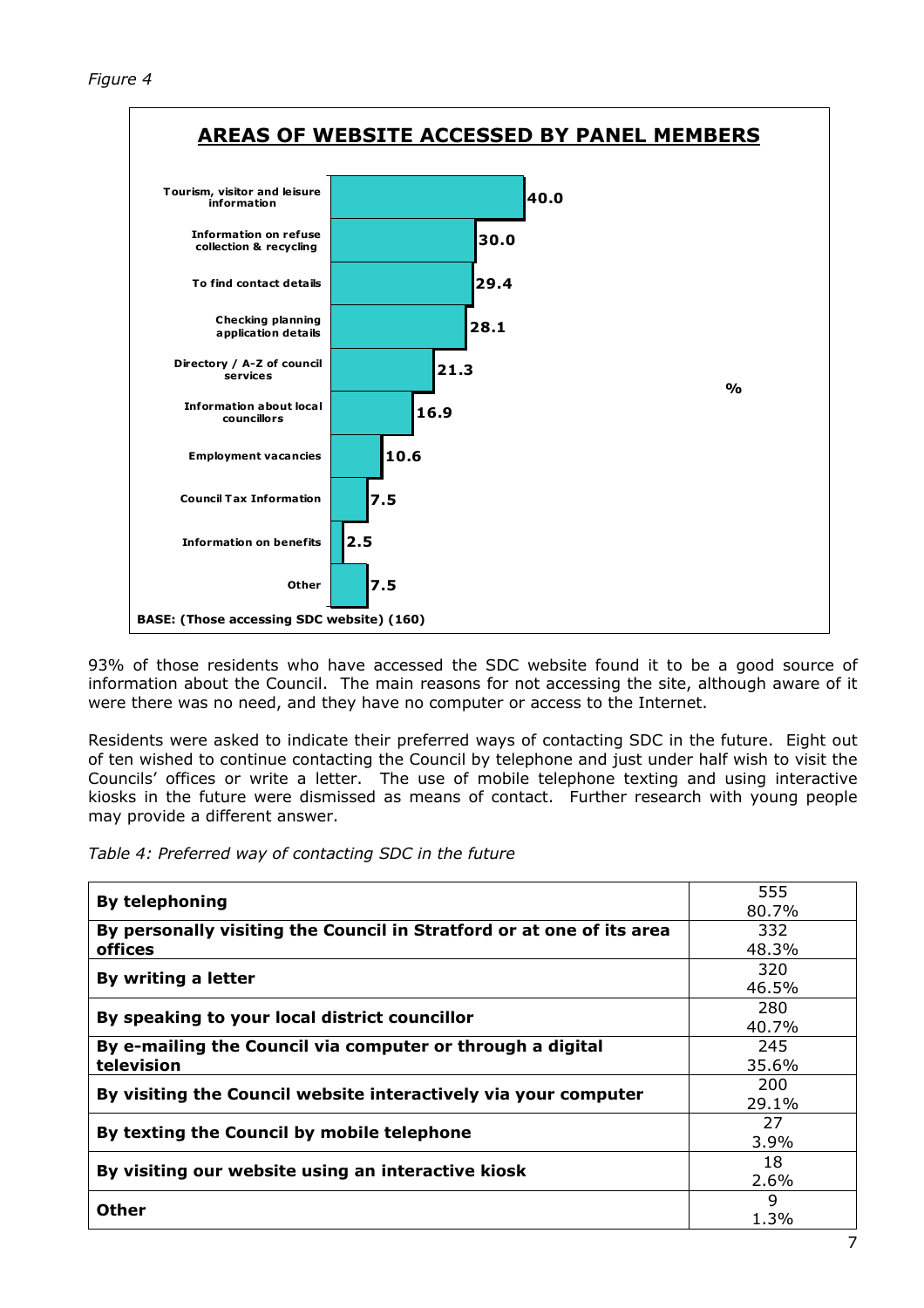#### *4.3 Communication and Consultation*

Stratford District Council provides all residents with "Your Review" three times a year, with information about the services and news about the Council. We asked those surveyed had they received a copy, from which 95% responded in the affirmative. 2% claimed not to receive the publication – examination of the postcodes revealed no obvious geographical disparity in distribution.

Almost half of those surveyed (46%) read all or nearly all of "Your Review", with a further 29% reading most of it. 13% read a few articles and 11% just glance at it. Less than 2% of residents do not look at it all. Older residents were more likely to read all of the Council newspaper. Those buying a home on a mortgage and those in full-time employment were less likely to read it

Asked about how much information they would prefer to receive, the majority of residents (64%) wish to receive the same amount of printed information as presently. Older residents would prefer to receive more information than at present.

Asked how well informed they feel about SDC's services and benefits provided, 56% of panel members felt fairly informed and 17% felt they were kept very informed. Those aged 45-54 and people living in postcode areas B49, B50 and CV47 were less likely to feel informed.



Residents were asked for their views on the issue of communication and consultation in general. There was a consistent message from the public's response to whether they felt they had opportunities to have a say in the development policies and services and to become involved in SDC's work. Around three out of ten were satisfied that they did, with a quarter dissatisfied. More were dissatisfied with the way the views of local residents influence the actions of SDC. Residents who owned their homes generally felt they could have their say.

*Figure 5*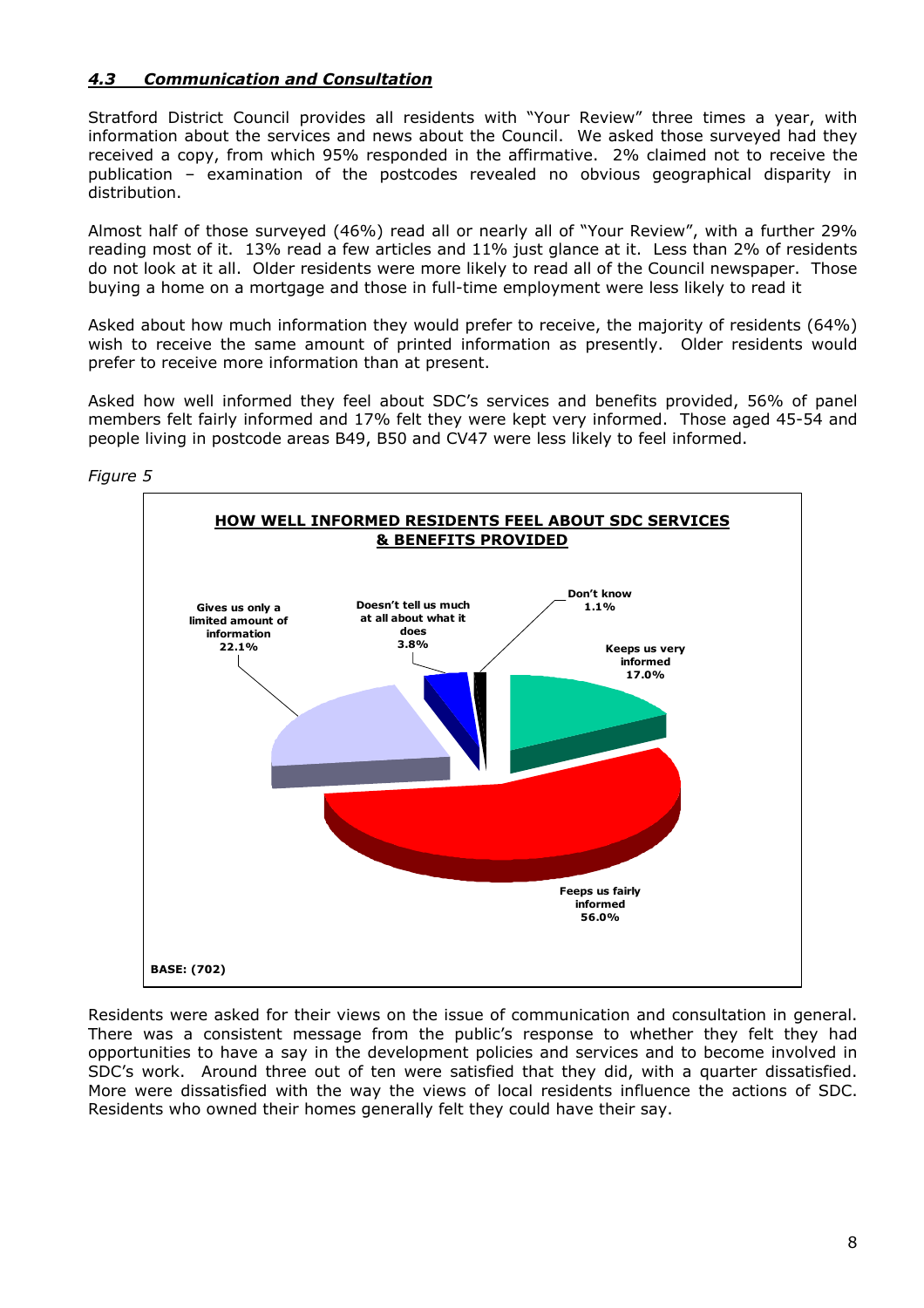*Table 5: Satisfaction with various aspects of communication and consultation* 

|                                                                                                   | <b>Very</b><br>satisfied | Fairly<br>satisfied | Neither<br>satisfied or<br>dissatisfied | Fairly<br>dissatisfied | <b>Verv</b><br>dissatisfied |
|---------------------------------------------------------------------------------------------------|--------------------------|---------------------|-----------------------------------------|------------------------|-----------------------------|
| Opportunities to have a say in<br>how SDC's policies & services<br>are developed                  | 29<br>$4.3\%$            | 1925<br>28.2%       | 279<br>41.0%                            | 138<br>20.3%           | 42<br>6.2%                  |
| Way views of local residents<br>influence the actions of SDC                                      | 14<br>2.1%               | 171<br>25.3%        | 238<br>35.2%                            | 180<br>26.6%           | 73<br>10.8%                 |
| <b>Way SDC provides</b><br>opportunities for local<br>residents to become involved<br>in its work | 30<br>4.5%               | 172<br>25.7%        | 298<br>44.5%                            | 123<br>18.4%           | 46<br>6.9%                  |

#### *4.4 Licensing*

With SDC taking over the magistrate's role of licensing premises to sell alcohol, views were sought to help the development of the policies and preparations.

Eight out of ten of those surveyed recognised that licensees should be responsible for the actions of its customers, within the vicinity of their premises. Older people were more likely to agree with this.

An overwhelming 97% of residents felt the Council licensed premises be subject to an inspection to obtain compliance with license conditions, especially safety reasons. More than half of those surveyed (52%) believed the inspection should be carried out every six months.



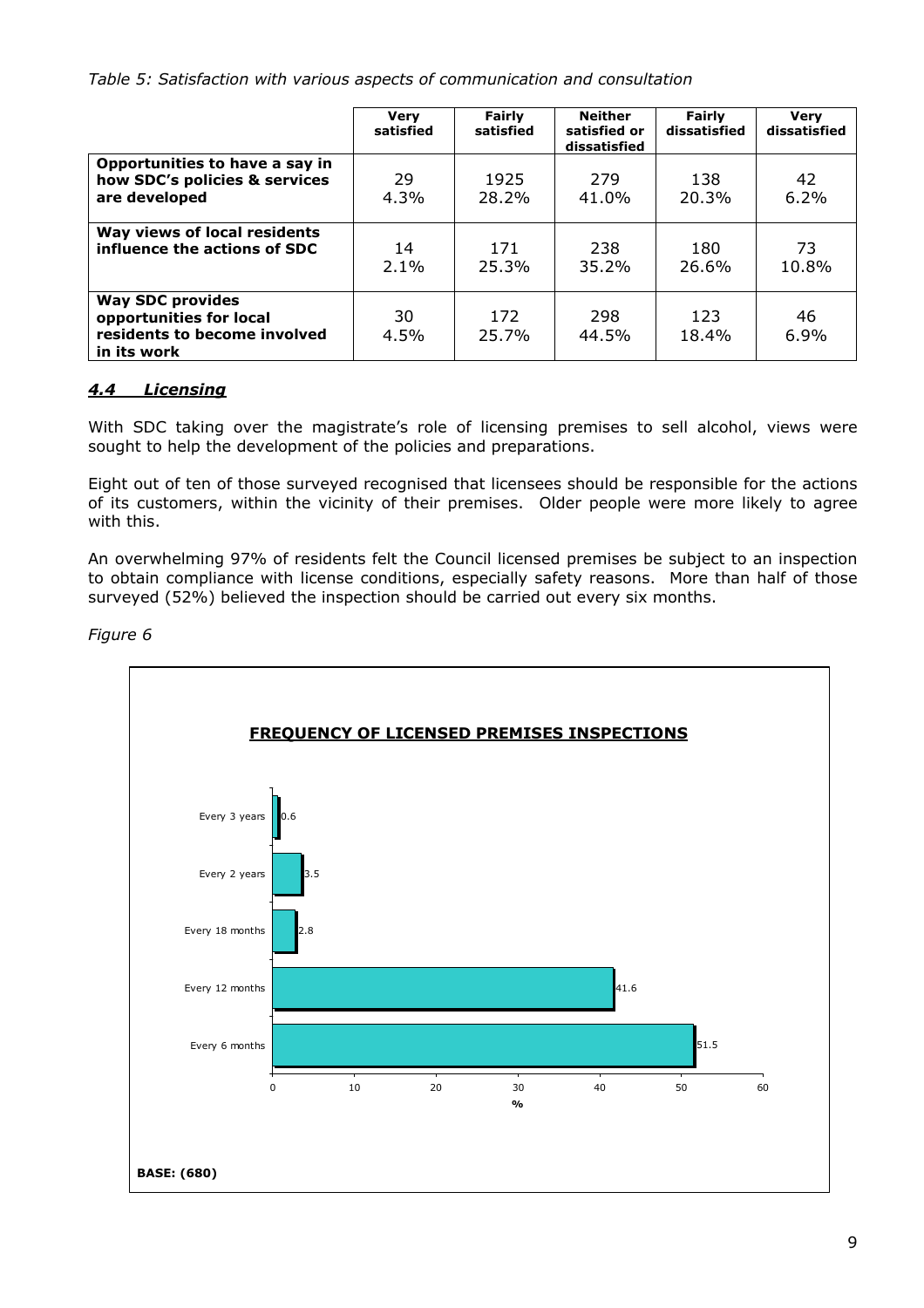SDC will be required under the new legislation to hold a review of the premises when a complaint is lodged. Three quarters of those surveyed agreed that every complaint should have a visit from an enforcement officer. Those aged 35-44 felt this was less important.

SDC Planning control the siting of licensed premises. 19% believe there are too many licensed premises where they live, with 76% saying there was the right number in their area. The younger the respondent, the more likely they thought there were not enough licensed premises in their area.

Questions on behalf of WaterVoice Central were included at the end of the survey. These results belong to WaterVoice and are not included in this report.

#### *4.5 Profile Information*

This information will be used in the analysis of the Panel for the next two years.

| <b>POSTCODE</b> | $\frac{0}{0}$ |
|-----------------|---------------|
| <b>B49</b>      | 7.8           |
| <b>B50</b>      | 4.3           |
| <b>B80</b>      | 4.9           |
| <b>B94</b>      | 3.0           |
| <b>B95</b>      | 5.5           |
| CV33            | 1.9           |
| <b>CV35</b>     | 13.8          |
| <b>CV36</b>     | 6.1           |
| CV37            | 37.3          |
| <b>CV47</b>     | 10.4          |
| GL56            | 0.7           |
| OX15            | 1.6           |
| OX17            | 1.2           |
| <b>WR11</b>     | 1.4           |
| BASE:           | (693)         |

| <b>GENDER</b> | $\%$ |
|---------------|------|
| Male          | 47   |
| Female        | 52.3 |
| BASE:         | 698  |

| <b>AGE</b> | $\frac{0}{0}$ |
|------------|---------------|
| $16 - 24$  | 1.0           |
| 25-34      | 6.3           |
| $35 - 44$  | 17.0          |
| 45-54      | 18.5          |
| 55-64      | 27.1          |
| 65-74      | 19.6          |
| $75+$      | 10.5          |
| BASE:      | (698)         |

| <b>NOS OF ADULTS AGED 18 OR</b><br><b>OVER LIVING IN HOUSEHOLD</b> | $\frac{1}{2}$ |
|--------------------------------------------------------------------|---------------|
|                                                                    | 20.5          |
|                                                                    | 66.0          |
|                                                                    | 10.0          |
|                                                                    | 3.4           |
| More than 4                                                        | 0.1           |
| BASE:                                                              | 673           |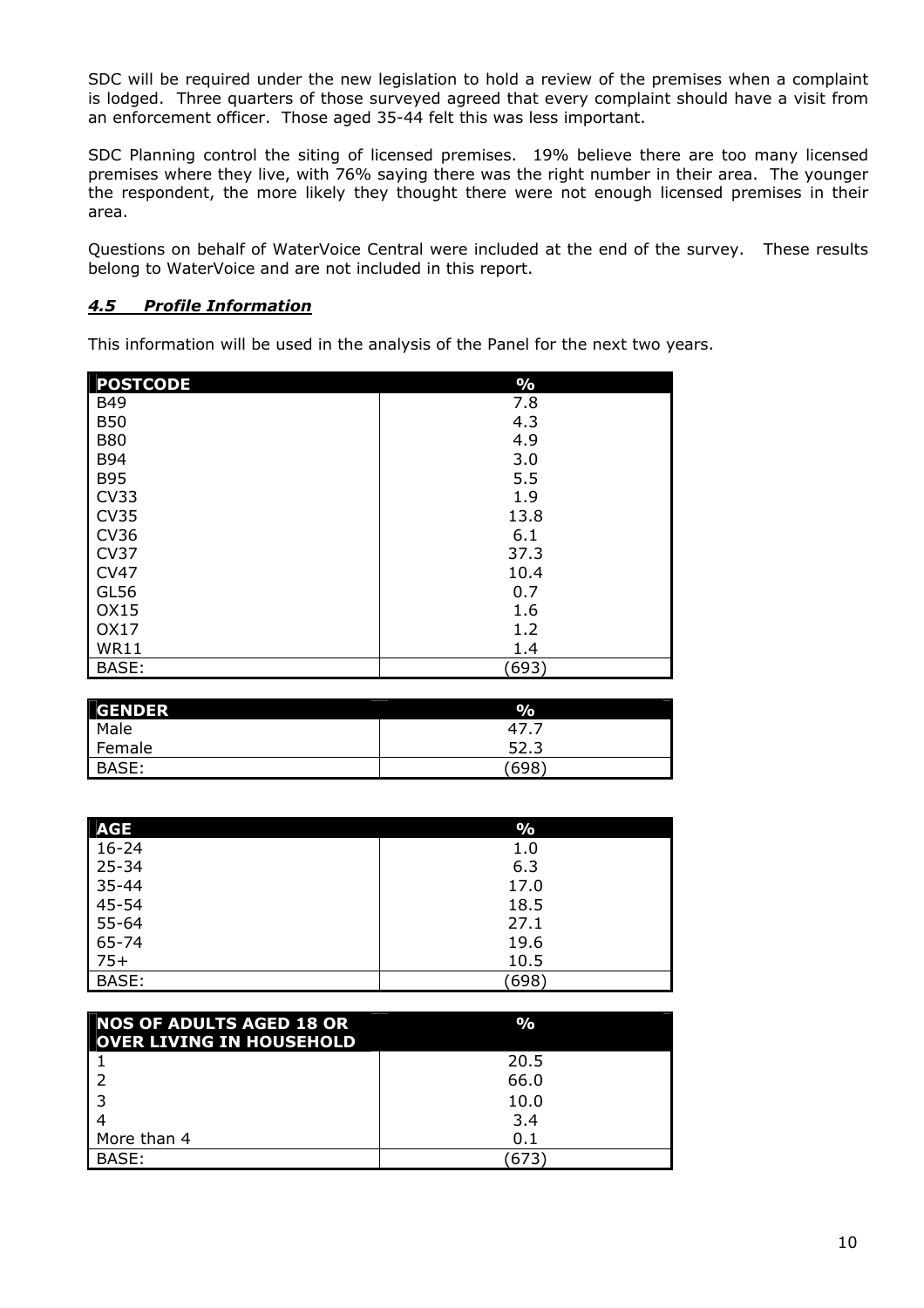| <b>NOS OF CHILDREN AGED 0-4</b><br><b>LIVING IN HOUSEHOLD</b> | $\frac{0}{0}$ |
|---------------------------------------------------------------|---------------|
|                                                               | 82.8          |
|                                                               | 17.2          |
|                                                               | 0.O           |
| BASE:                                                         |               |

| <b>NOS OF CHILDREN AGED 5-10</b><br><b>LIVING IN HOUSEHOLD</b> | $\mathbf{O}_\mathbf{O}$ |
|----------------------------------------------------------------|-------------------------|
|                                                                | 77.9                    |
|                                                                | 20.9                    |
|                                                                | 1.2                     |
| BASE:                                                          | 96.                     |

| NOS OF CHILDREN AGED 11-15<br><b>LIVING IN HOUSEHOLD</b> | %    |
|----------------------------------------------------------|------|
|                                                          | 71.8 |
|                                                          | 27.1 |
|                                                          | 12   |
| BASE:                                                    | 89   |

| <b>NOS OF CHILDREN AGED 16-17</b><br><b>LIVING IN HOUSEHOLD</b> | %    |
|-----------------------------------------------------------------|------|
|                                                                 | 94.6 |
|                                                                 | 5.4  |
|                                                                 | 0.0  |
| BASE:                                                           |      |

| <b>ACCOMMODATION TYPE</b>           | $\frac{0}{0}$ |
|-------------------------------------|---------------|
| Owned outright                      | 45.9          |
| Buying on mortgage                  | 41.3          |
| Rent from Housing Association/Trust | 7.3           |
| Rented from private landlord        | 4.2           |
| Other                               | 1.3           |
| BASE:                               | 695           |

| LENGTH OF TIME LIVED IN SDC<br><b>AREA</b> | $\mathbf{O}_\mathbf{O}$ |
|--------------------------------------------|-------------------------|
| 1 year or less                             | 0.6                     |
| Between 1 & 2 years                        | 2.9                     |
| Between 2 & 5 years                        | 10.6                    |
| Between 5 & 10 years                       | 13.0                    |
| Between 10 & 20 years                      | 22.4                    |
| Over 20 years                              | 50.6                    |
| BASE:                                      |                         |